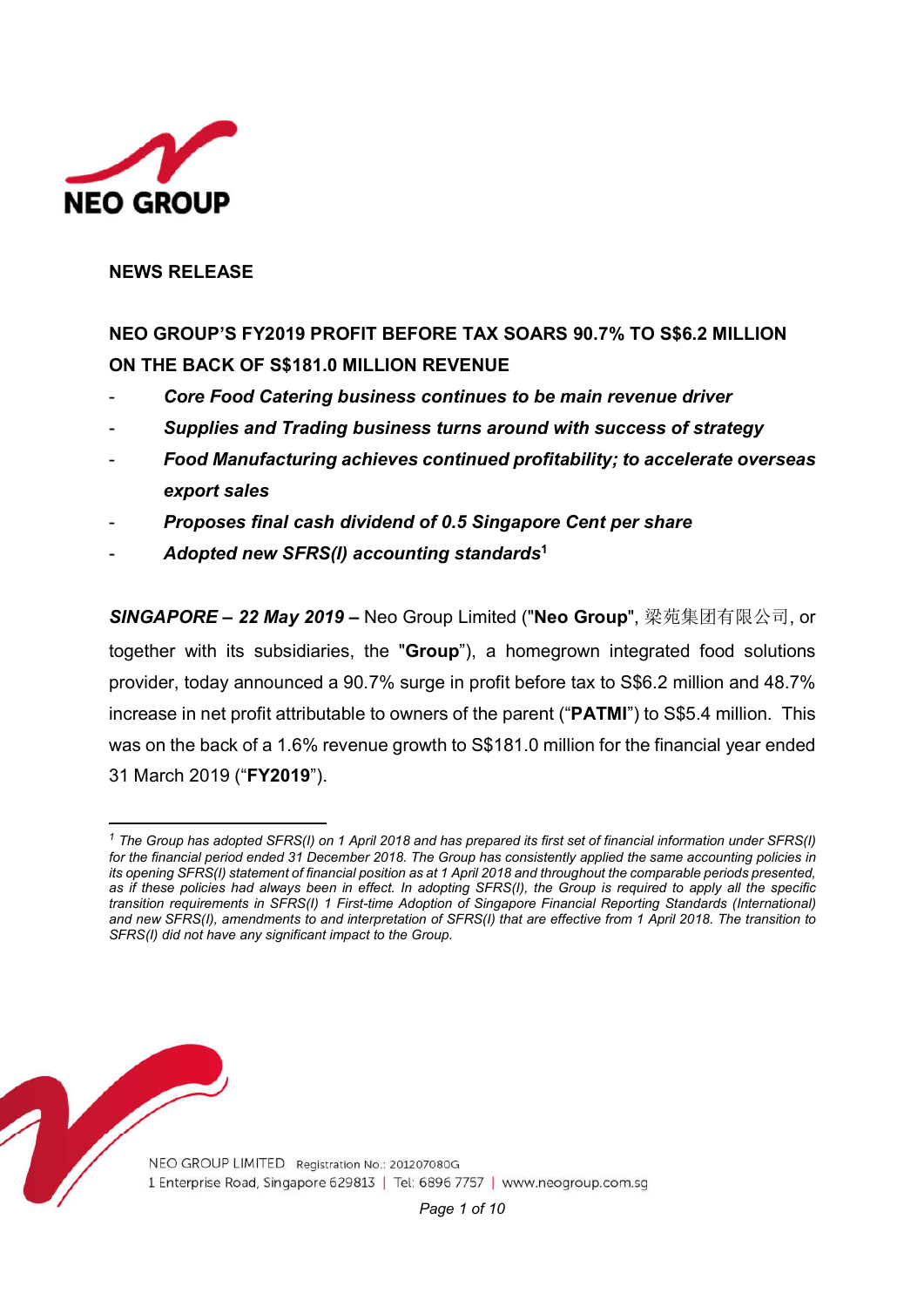

| (S\$'m)                                                                                | 4Q2019 | 4Q2018 | <b>Change</b><br>(%) | <b>FY2019</b> | <b>FY2018</b> | <b>Change</b><br>(%) |
|----------------------------------------------------------------------------------------|--------|--------|----------------------|---------------|---------------|----------------------|
| <b>Revenue</b>                                                                         | 50.9   | 47.6   | 7.0                  | 181.0         | 178.2         | 1.6                  |
| <b>Profit before tax</b>                                                               | 4.4    | 2.6    | 69.2                 | 6.2           | 3.3           | 90.7                 |
| <b>Profit after tax</b>                                                                | 4.1    | 2.2    | 82.2                 | 5.2           | 3.0           | 71.6                 |
| Profit attributable<br>to Owners of the<br><b>Parent</b>                               | 3.9    | 2.7    | 42.8                 | 5.4           | 3.6           | 48.7                 |
| <b>Earnings</b><br>per<br>share<br><b>Fully</b><br><b>Diluted</b><br>(Singapore cents) |        | -      |                      | 3.68          | 2.49          | 47.8                 |

|                                                                | <b>As at 31 March 2019</b> | <b>As at 31 March 2018</b> | <b>Change</b> |
|----------------------------------------------------------------|----------------------------|----------------------------|---------------|
|                                                                | (Unaudited)                | (Audited)                  | (%)           |
| <b>NAV</b><br>ordinary<br>per<br>(Singapore<br>share<br>cents) | 26.12                      | 24.22                      | 7.8           |

Neo Group's Founder, Chairman and CEO, Mr Neo Kah Kiat (梁佳吉), said, "We are heartened to conclude the financial year on a solid footing, having achieved bottomline growth on stronger revenue. This is testament of the success of our multi-brand approach to drive topline. At the same time, it underscores the success of our targeted strategy to consolidate and reduce low margin trading transactions and overheads for our Supplies and Trading business, resulting in a turnaround to profitability for this business segment."

*Page 2 of 10*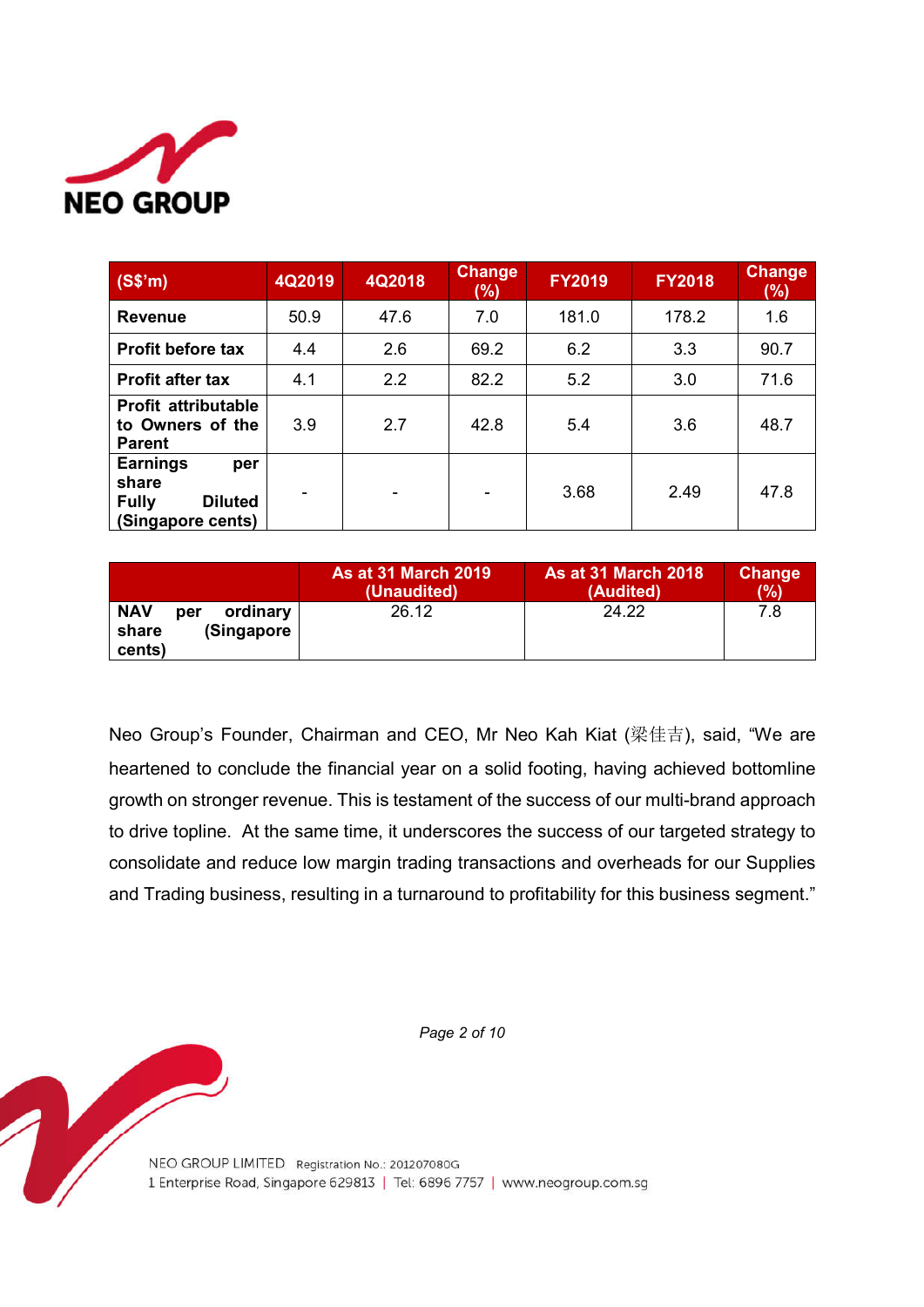

"Our core catering business continues to exert market dominance with our strong portfolio of brands. We will continue to actively pursue higher-margin and recurring income opportunities across the various market segments. This covers the full spectrum, from childcare and elderly to the fast-growing *tingkat* business, to institutional catering, corporate clients and venue partnerships. Moving ahead, we aim to continuously maximise shareholder returns through improved operational synergies and efficiencies. Through our synergistic business model, we will be actively focused on capturing a greater market share as Singapore's No. 1 Events Caterer2."

# **Financial Performance**

The Group continued its strong business momentum with a 1.6% revenue increase to S\$181.0 million in FY2019 compared to S\$178.2 million recorded for the previous financial year ("**FY2018**"). Higher topline was lifted by improved revenue contribution mainly from the Food Catering and Food Retail businesses, as well as the Other businesses segment.

*Page 3 of 10*

 $\overline{a}$ *<sup>2</sup> Euromonitor International Report, 'Overview of Events Catering Services in Singapore', dated March 2019*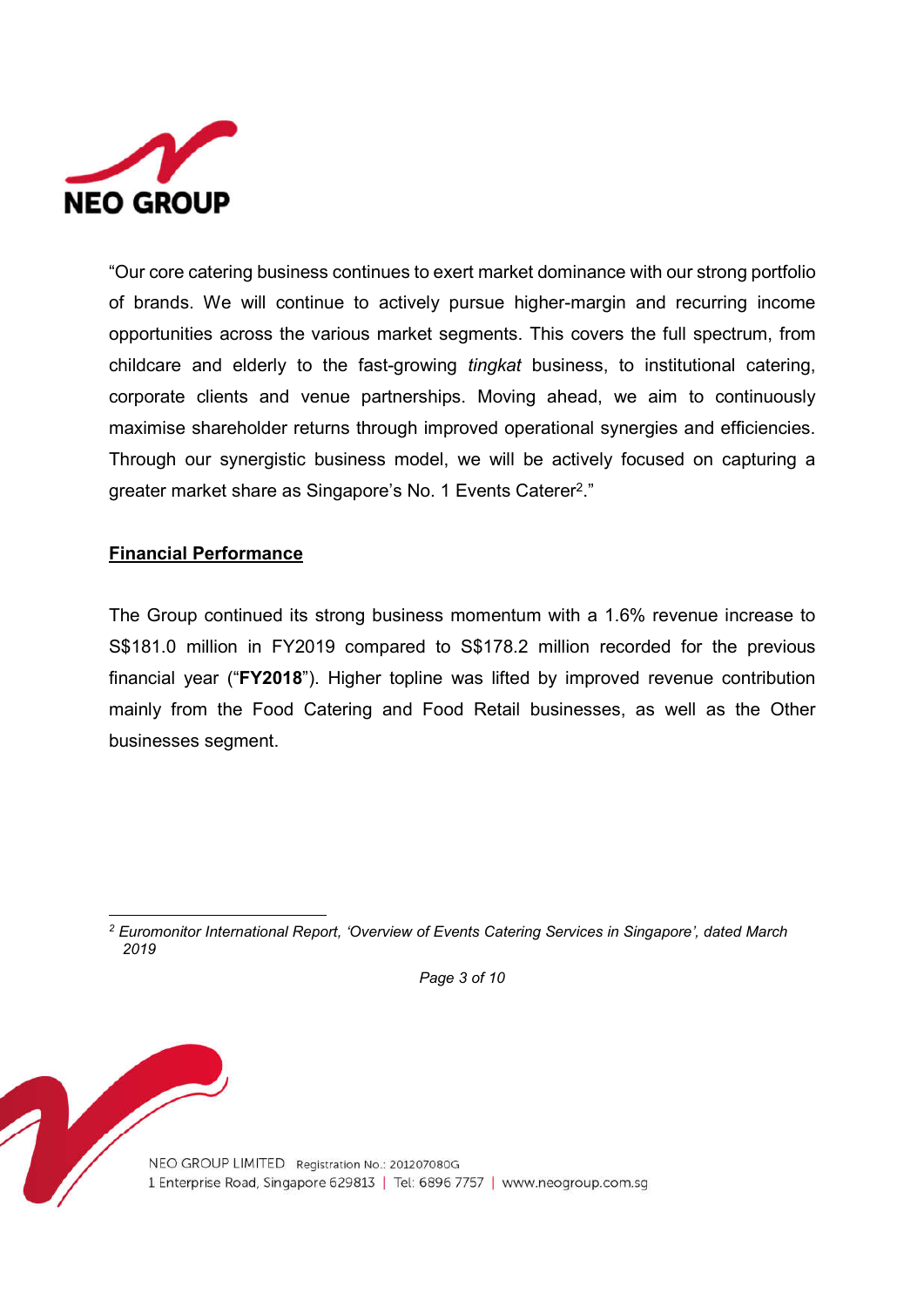

The Group's flagship Food Catering business continued to be the main revenue driver, with a significant 23.9% revenue growth to S\$81.7 million in FY2019 from S\$66.0 million in FY2018. The stronger topline was boosted by the stronger recurring income from the childcare and elderly market segments, the ramping up of the Group's *tingkat* business from newly incorporated subsidiaries, and revenue contributed by newly acquired subsidiaries. Profit before tax for this segment grew by 6.9% from S\$6.7 million in FY2018 to S\$7.1 million in FY2019 due to additional income streams from different catering brands and economies of scale achieved from the central kitchen.

The Food Retail business recorded a marginal 0.7% increase in revenue to S\$16.9 million in FY2019 from S\$16.8 million in FY2018, attributable to the introduction of new concepts and opening of new outlets. However, Food Retail reported a loss before tax of S\$0.6 million in FY2019 mainly due to the gestation period required to nurture new concepts.

Food Manufacturing continued to achieve profitability, with a profit before tax of S\$0.2 million in FY2019 compared to S\$1.5 million in FY2018 due to the rising cost of its raw materials. Revenue decreased marginally by 0.9% to S\$48.9 million in FY2019 from S\$49.4 million in FY2018, due to the adoption of new accounting standards.

*Page 4 of 10*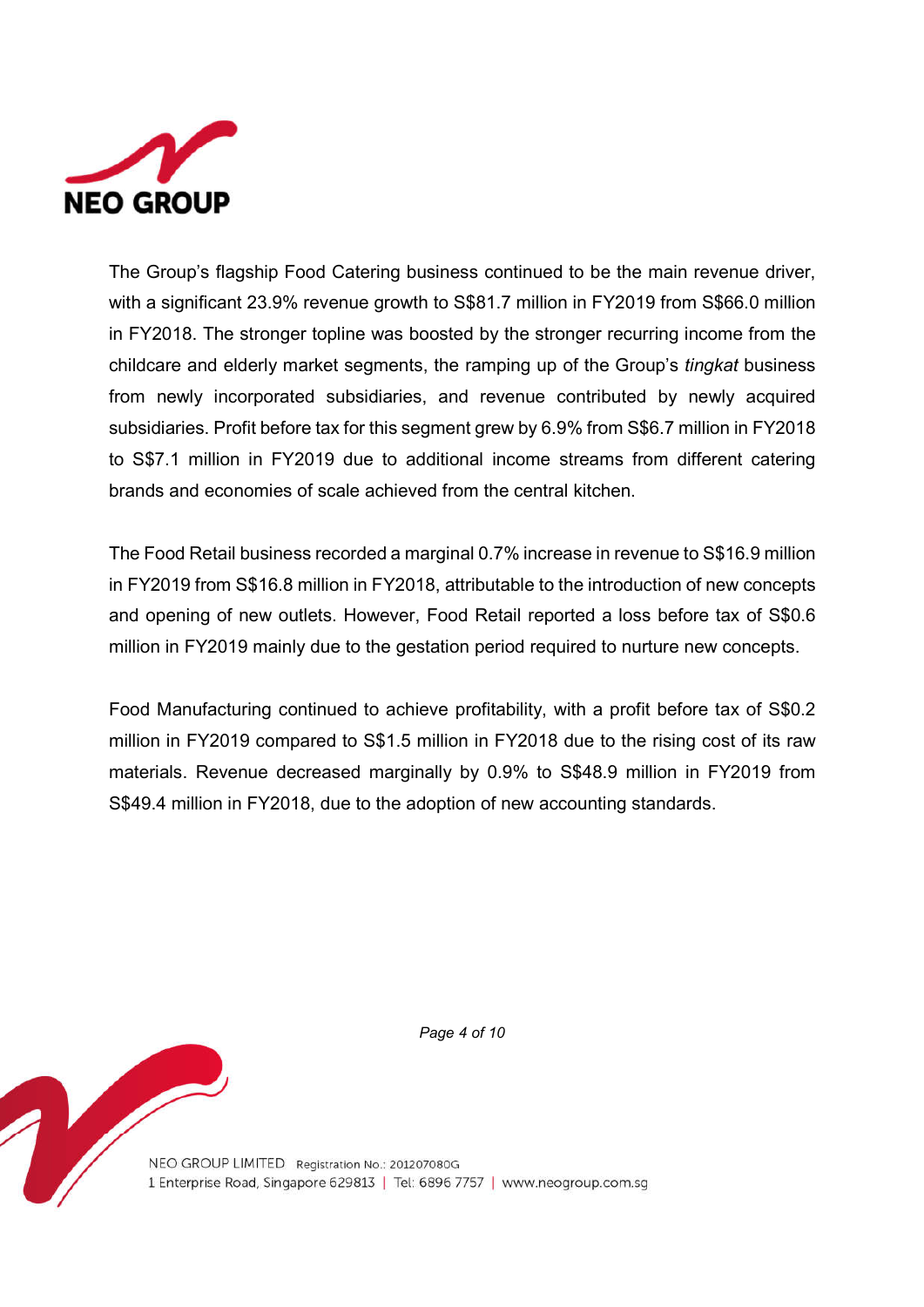

With the success of the turnaround strategy for the Supplies and Trading business, the Group achieved profit before tax of S\$0.02 million in FY2019 as compared to a loss of S\$3.30 million a year ago. Revenue for this segment stood at S\$32.3 million in FY2019, a 28.1% decline from \$45.0 million in FY2018, mainly attributable to an intentional reduction of low margin trading transactions as a result of ongoing business review.

Revenue from the Group's Other businesses rose 4.3% to S\$1.2 million in FY2019 from S\$1.1 million in FY2018, with a turnaround in profit before tax to S\$0.07 million from a loss before tax of S\$0.3 million over the same period.

The Group has taken steps to reduce low margin trading transactions in this business segment which has seen purchase and consumables decrease by 7.8% to S\$76.5 million in FY2019 from S\$83.0 million in FY2018.

To capture a wider customer demographic and increase market share, the Group has expanded its portfolio of brands over the past year. In line with the Group's planned expansion, delivery expenses and employee benefits expenses increased by 20.3% and 10.6% respectively. This was mainly due to the increase in outsourced delivery expenses for Food Catering and the consolidation of the additional headcount from the newly incorporated and newly acquired catering subsidiaries.

In view of the above, the Group reported a 48.7% increase in FY2019 PATMI of S\$5.4 million as compared to S\$3.6 million in FY2018.

*Page 5 of 10*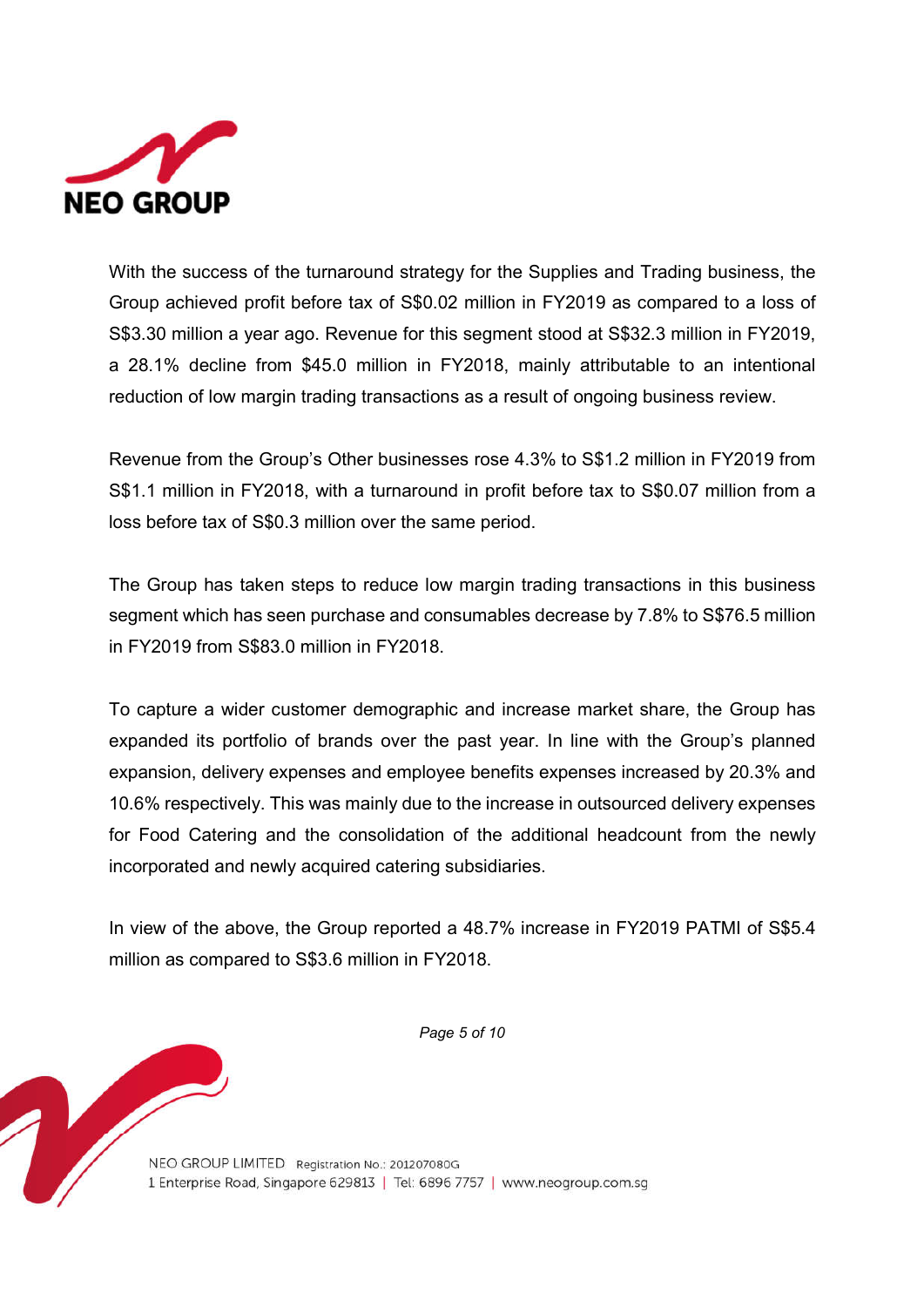

Accordingly, Neo Group's earnings per share for FY2019 increased to 3.68 Singapore cents per share from 2.49 Singapore cents per share in FY2018, while net asset value per share rose to 26.12 Singapore cents per share as at 31 March 2019 from 24.22 Singapore cents a year ago.

# **Dividend**

In appreciation of shareholders' loyalty and support for the Group as it embarks on its growth journey, Neo Group has proposed a final cash dividend of 0.5 Singapore cent for FY2019. The Group will continue to review the distribution of dividend in view of business expansion and the construction of its headquarters and catering hub at 30B Quality Road.

### **Outlook & Future Strategies**

In line with its multi-brand strategy, the Group will continue to widen and strengthen its recurring income streams in the Food Catering business segment by expanding its range of cuisine and catering options to cater to a wider range of consumers.

Through its diversified range of catering brands, the Group will continue the pursuit of more institutional catering, corporate clientele and venue partnerships, and sharpen its competitive edge through cross-selling opportunities. Going forward, the Group will continue to leverage on its extensive procurement and logistics network to drive economies of scale with its central kitchens strategically located across Singapore.

*Page 6 of 10*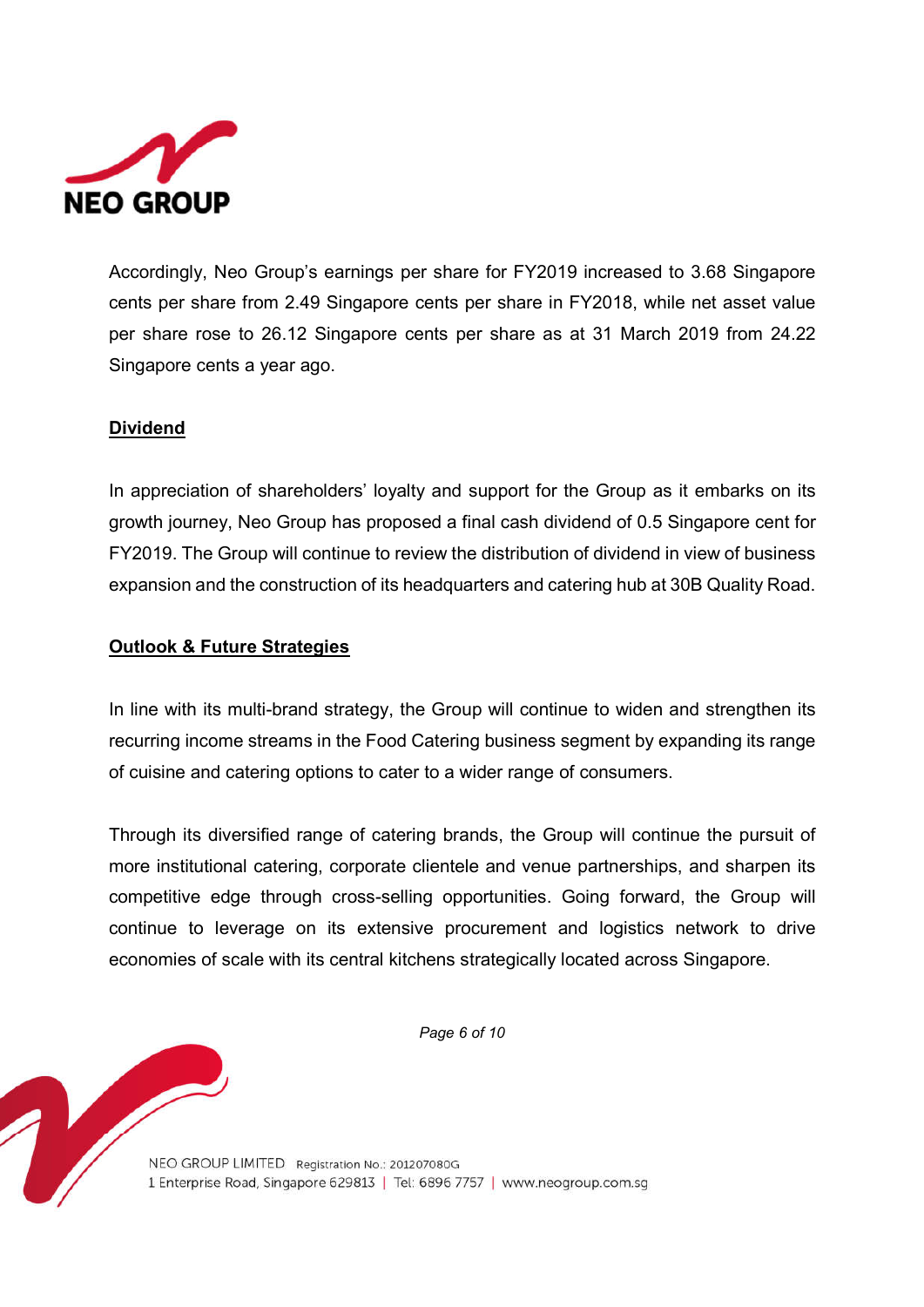

For Food Manufacturing, the Group's surimi-based seafood products continue to be wellreceived by consumers and Neo Group intends to accelerate overseas export sales, tapping on the Group's global distribution network. At the same time, the increased use of automation and machinery has improved operational efficiency and productivity. The Group will now look towards R&D to develop new and improved products, and ramp up the overseas markets for a new level of growth.

Meanwhile, the Group will continue to review the performance of its Food Retail business with the objective of enhancing profitability. The Supplies and Trading business will continue to contribute to the Group through cost discipline.

On 15 March 2019, Neo Group announced that it has broken ground on its headquarters and catering hub at 30B Quality Road. When completed around 4Q 2020, the state-ofthe-art growth platform will consolidate the Group's operations and accelerate the Group's future expansion through technology, with a target towards automation.

Looking ahead, Mr. Neo said, "We believe in the adoption of technology, digitalisation and automation in propelling us forward towards the next phase of growth. With the plans in place for our new headquarters and catering hub at 30B Quality Road, we are poised to ride on the digital and technology wave, as we move towards automation. We look forward to the significant cost savings as we consolidate our central kitchens, offices, warehouses, logistics and storage facilities and other F&B operations, and to capture greater market share with increased capacity and grow recurring income streams."

*Page 7 of 10*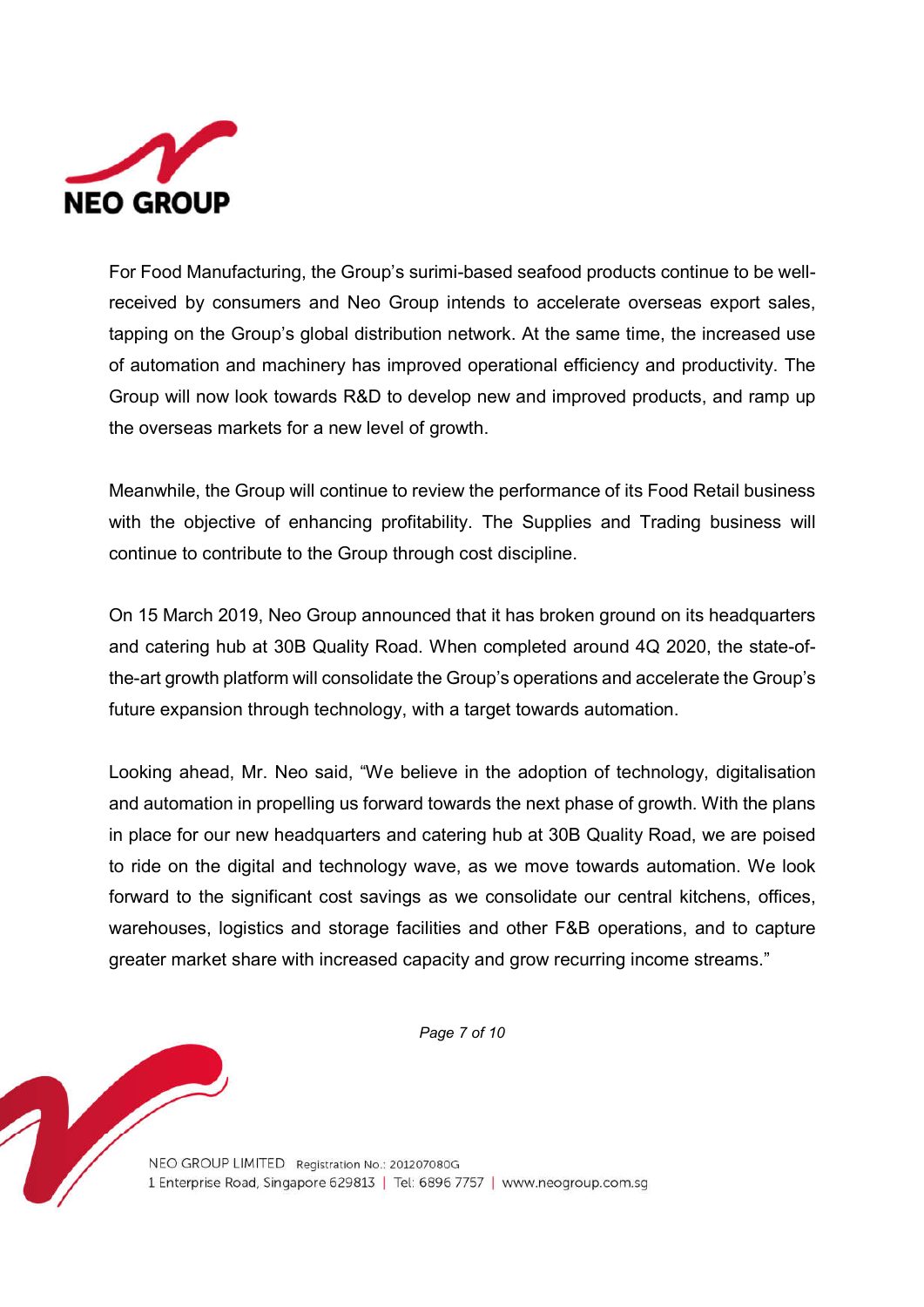

Barring unforeseen circumstances, the Group expects its operations to remain profitable for the financial year ending 31 March 2020.

*Note: This news release is to be read in conjunction with the related financial results announcement released by Neo Group Limited via SGXNET on 22 May 2019.*

# **About Neo Group Limited**

Listed on the Catalist board of the Singapore Exchange Securities Trading Limited, Neo Group Limited is a homegrown, integrated food solutions provider. Established since 1992, the Group possesses an award-winning track record and is one of the most recognised brand names in Singapore. The Group has been named the number one events caterer in Singapore and provides one-stop food and catering solutions.

The Group prides itself in providing convenience to customers through its verticallyintegrated value chain via four main business segments, namely, Food Catering, Food Retail, Food Manufacturing, Supplies and Trading and other businesses, combining their synergistic qualities to bring customers top value in delivering fresh and tasty meals on time.

*Page 8 of 10*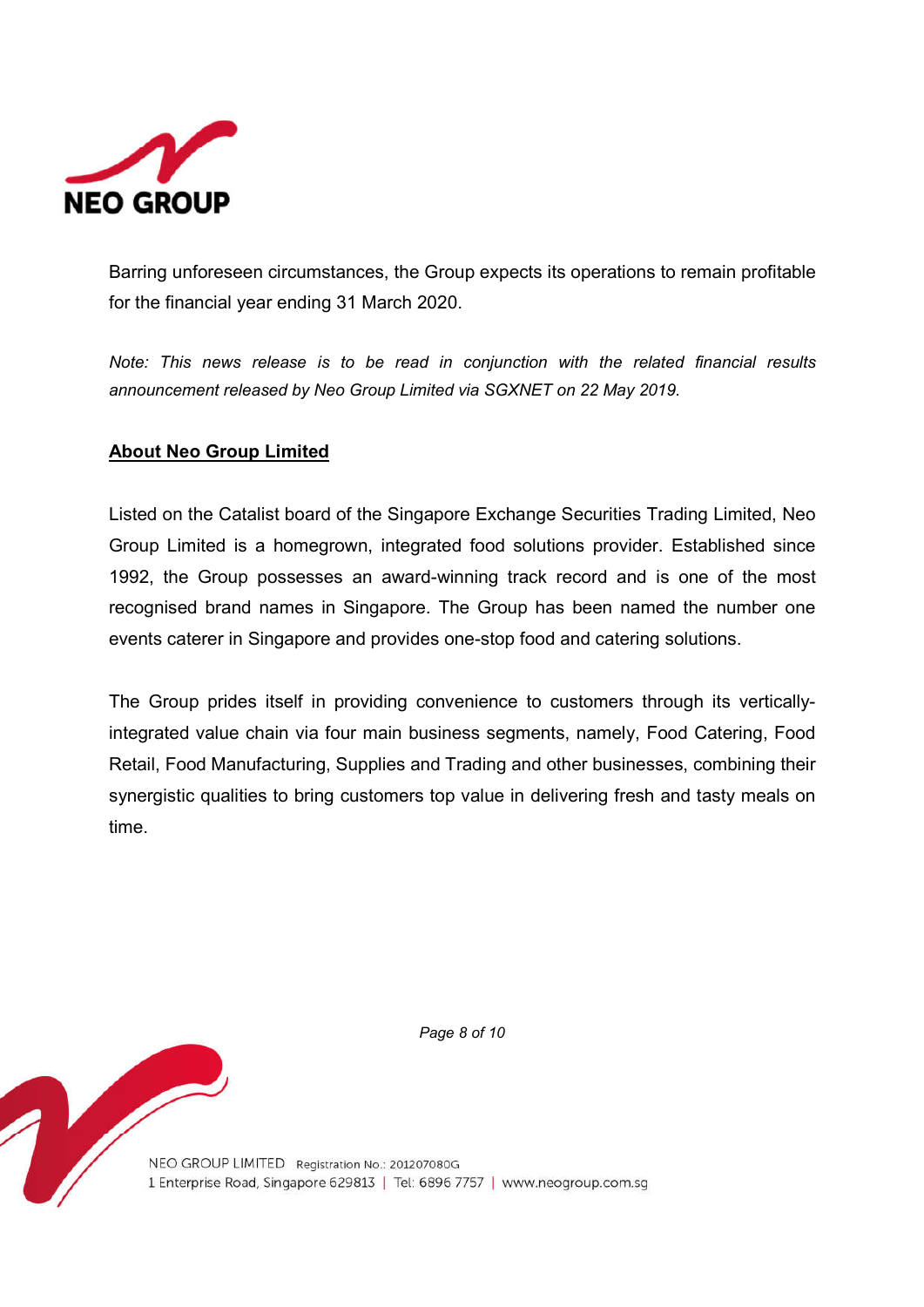

The Group supplies a large variety of quality food and buffets appealing to various market segments through its multi-brand strategy. Neo Group's strong portfolio of over 20 brands includes *Neo Garden Catering, Deli Hub Catering, Orange Clove Catering, Best Catering, Chilli Manis Catering, Lavish Dine Catering, How's Catering, Gourmetz, Kim Paradise, umisushi, DoDo fish ball, Joo Chiat Kim Choo traditional rice dumplings, amongst others*. Its food retail network spans over 20 outlets islandwide.

Through its subsidiaries, Neo Group has a trading network across over 30 countries worldwide. Its operations are supported by its central kitchens, manufacturing facilities, warehouses and over 1,400 dedicated employees.

For more information, please visit www.neogroup.com.sg.

### *IMPORTANT NOTICE*

*This news release has been prepared by the Company and its contents have been reviewed by the Company's Sponsor, CIMB Bank Berhad, Singapore Branch (the "Sponsor"), in accordance with Rule 226(2)(b) of the Singapore Exchange Securities Trading Limited (the "SGX-ST"), Listing Manual Section B: Rules of Catalist.* 

*This news release has not been examined or approved by the SGX-ST. The SGX-ST assume no responsibility for the contents of this news release, including the correctness of any of the statements or opinions made or reports contained in this news release.*

*Page 9 of 10*